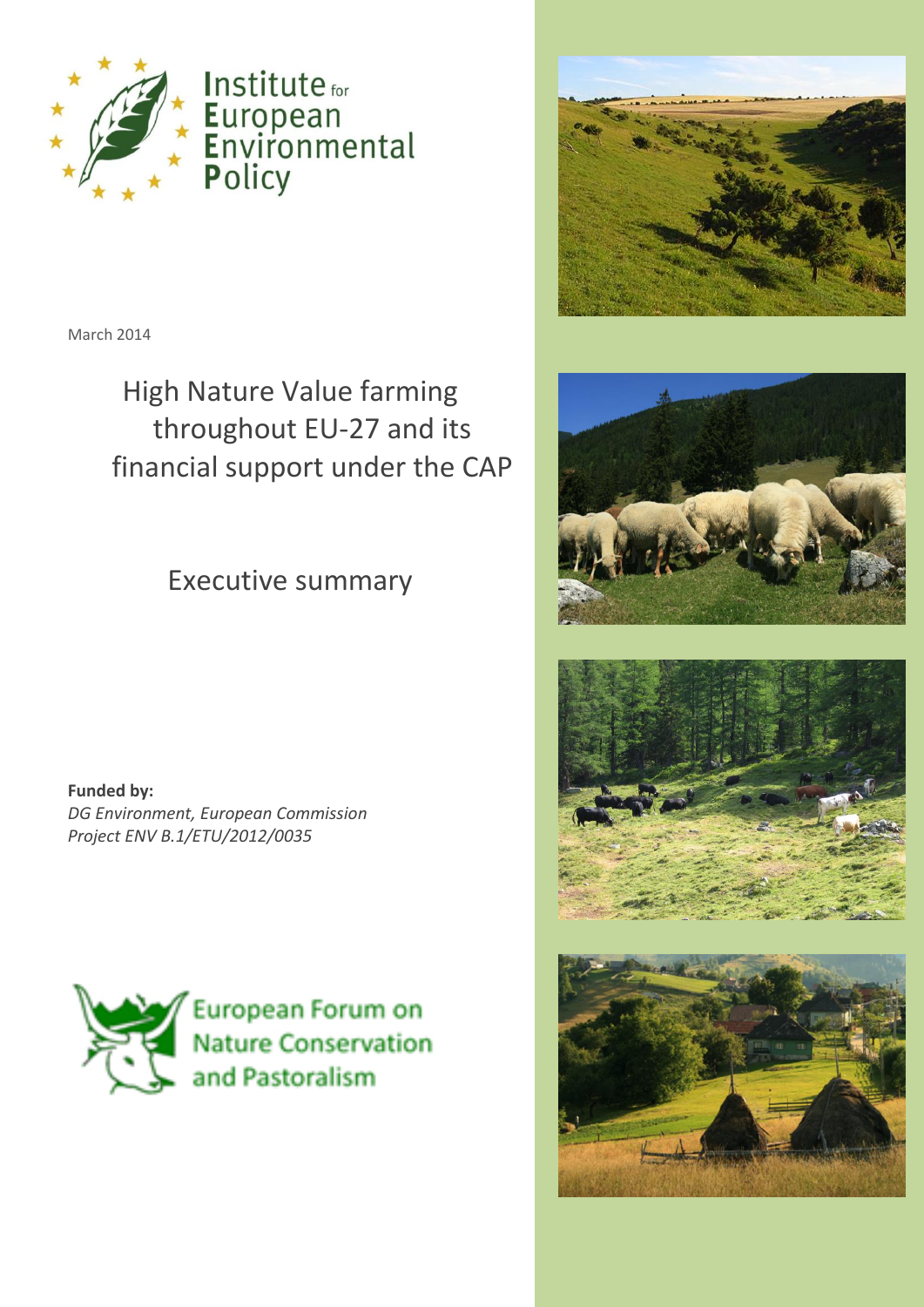**Disclaimer:** The arguments expressed in this report are solely those of the authors, and do not reflect the opinion of any other party.

#### **Institute for European Environmental Policy**

London Office 11 Belgrave Road IEEP Offices, Floor 3 London, SW1V 1RB Tel: +44 (0) 20 7799 2244 Fax: +44 (0) 20 7799 2600

Brussels Office Quai au Foin, 55 Hooikaai 55 B- 1000 Brussels Tel: +32 (0) 2738 7482 Fax: +32 (0) 2732 4004

The **Institute for European Environmental Policy (IEEP)** is an independent not-for-profit institute. IEEP undertakes work for external sponsors in a range of policy areas as well as engaging in our own research programmes. For further information about IEEP, see our website at [www.ieep.eu](http://www.ieep.eu/) or contact any staff member.

#### **European Forum on Nature Conservation and Pastoralism**

97 Oakwell Court, Hamsterley Vale, Co. Durham NE17 7BE [guy@efncp.org](mailto:guy@efncp.org)

The **European Forum on Nature Conservation and Pastoralism (EFNCP)** is a European network dedicated to improving understanding and awareness of the farming systems that are most beneficial to biodiversity and in the delivery of wider environmental services. EFNCP's particular focus is on pastoral farming systems that use semi-natural forage resources. For further information about EFNCP, see our website at [http://www.efncp.org/.](http://www.efncp.org/)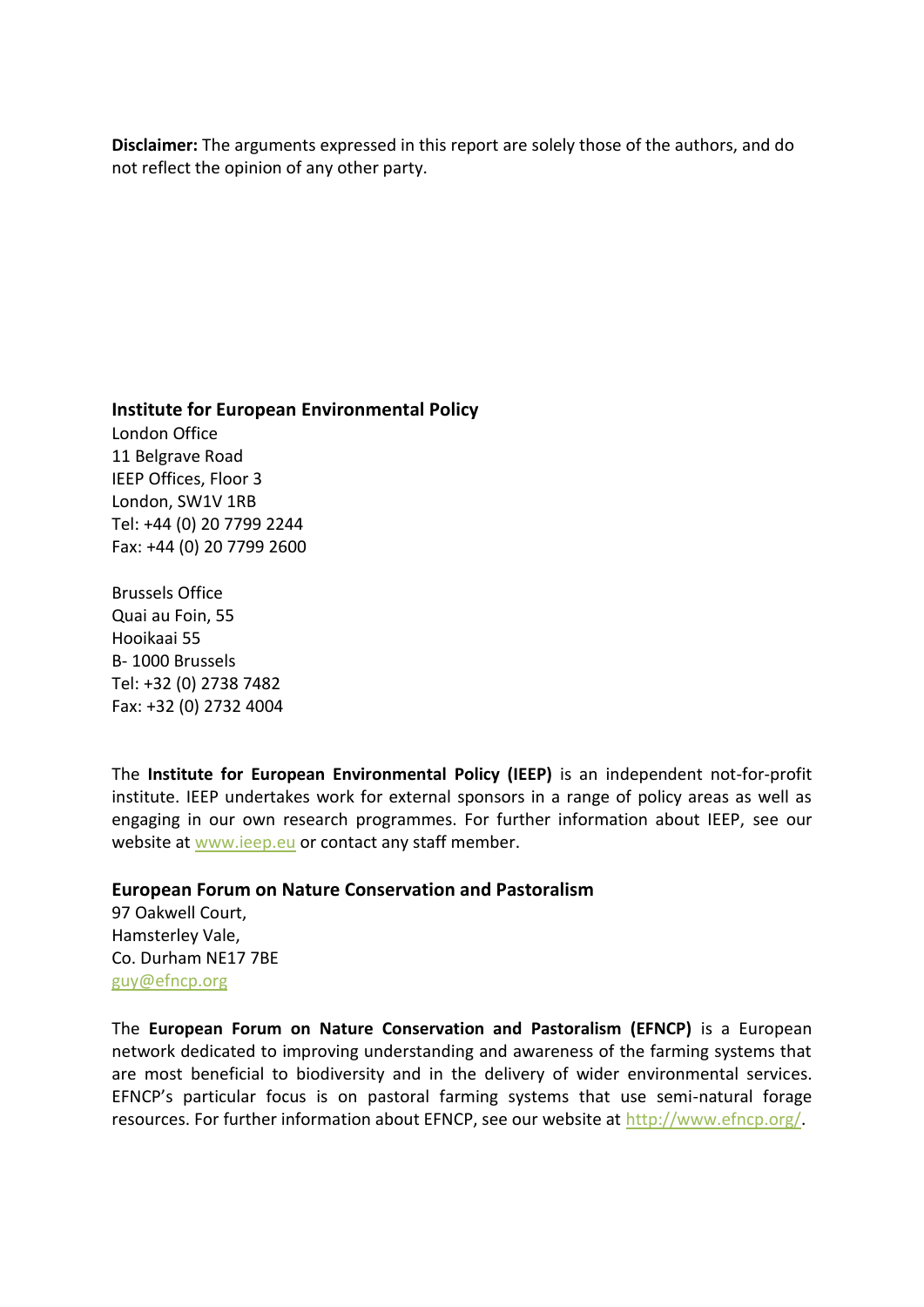# **Executive summary**

High Nature Value (HNV) farming is a relatively new concept that describes the farming systems in Europe of greatest biodiversity value. The environmental importance of HNV farming has been recognised for some time, but there has been very little research done on the agricultural and economic aspects of HNV farming or on the support provided by the Common Agricultural Policy, which is the main source of public funding for environmental management of farmland in the EU.

Economic pressures have caused and continue to threaten the abandonment or intensification of large areas of HNV farmland, with irreversible loss of the associated habitats and species of European importance for biodiversity. HNV farming is essential if the EU is to meet its 2020 biodiversity targets, but the policy context of recent years seems to be failing to halt the decline of HNV farming, with notable exceptions in certain cases.

This study is intended to contribute to the evidence base to inform the design of future EU policy for HNV farming.

### **Characteristics of HNV farming in the EU**

HNV farming is characterised by long-established, low-intensity and often complex farming systems using labour intensive practices, livestock breeds and crop types highly adapted to local soils, vegetation and climate. HNV farms vary in size, structure and land tenure, often using common pastures.

HNV farming has created and maintains habitats that are amongst the most important for biodiversity in Europe. These include a wide range of semi-natural habitats (typically with high species diversity and unique species communities), as well as habitats that are less natural but nevertheless are the main refuge for a significant number of farmland species. Many of these habitats and species are scarce and/or declining and, as a result, are the focus of conservation measures under the EU Birds and Habitats Directives.

HNV livestock and mixed farming systems occur throughout the EU, providing the grazing livestock that maintain a wide variety of important habitats, including traditional wooded pastures found on a large scale in parts of the Mediterranean and the south-east, and on a smaller scale in other regions. HNV permanent crop and arable farming systems occur predominantly in southern Member States.

Landscapes where most of the farms are managed under a low-intensity HNV farming system are the most valuable for biodiversity, but no longer exist in some Member States. Where these do survive they are often economically vulnerable and at high risk of abandonment or damaging structural change. Elsewhere, HNV farmland habitats such as semi-natural pastures are still a functional part of farm businesses that depend on other more intensively managed land. On fully intensive farms, surviving remnants of HNV land, often with no functional role in the farm business, can be valuable for biodiversity. Although the biodiversity of these remnant HNV patches may be constrained by their small size and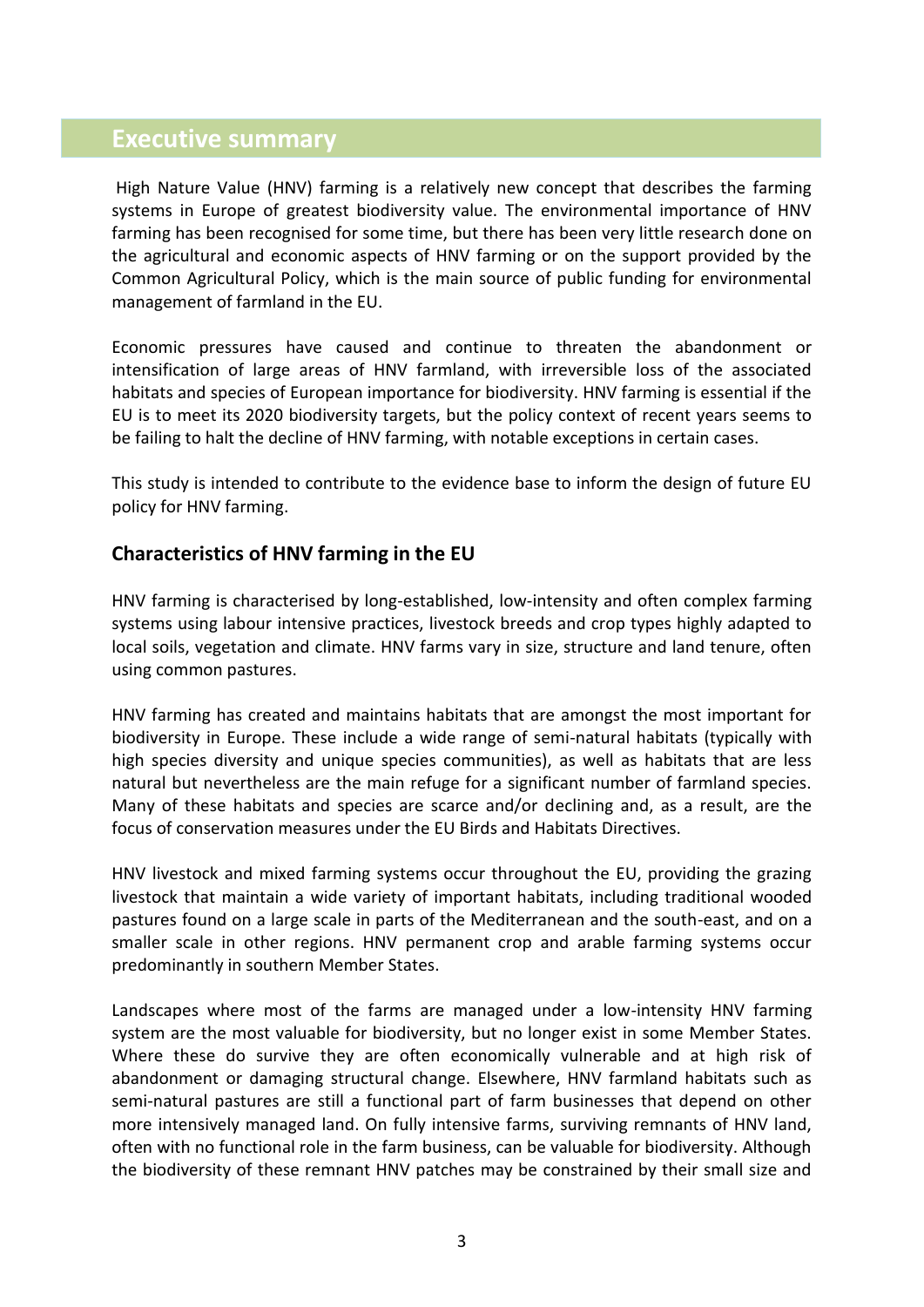isolation, they are important within the wider agricultural landscape as stepping-stones, helping to maintain connectivity amongst other patches of habitat.

# **The extent and distribution of HNV farmland in the EU**

Earlier estimates suggested that the total extent of HNV farmland might be as much as 30 per cent of agricultural land at EU-27 level, but the land cover data on which these were based has well recognised limitations. Since 2008 the main focus on identifying HNV farmland at both EU and Member State level has been on land cover (driven by the monitoring requirements for RDPs), although data on farming characteristics and biodiversity have also been used several cases. Within individual Member States there can be several different estimates of the extent of HNV farmland, depending on the data sets and criteria used. This study identifies the best available estimates of HNV farmland extent in each of the EU-28 Member States.

The two main uses for HNV farming data are to target policy instruments, in particular CAP funding; and to monitor changes in HNV farmland in order to assess the impact of policies and to provide evidence for future policy. To a certain extent these uses require different types of data.

There are three ways of looking at HNVF, through land cover, biodiversity and farming characteristics, and understanding all three at farm and parcel scale is important for effective policy intervention. Land cover data such as CORINE are constrained in their ability to distinguish between different types of farmland habitat, and can only indicate likelihood of HNVF land cover, not agricultural activity. Although very few Member States have comprehensive semi-natural habitat information at the scale required, many have partial data that could be completed. Species data is inconsistent, but bird data have been useful in defining HNV farmland supporting populations of important species. In agricultural data sets such as FSS and LUCAS the level of detail on HNV farming characteristics and practices provides only a general indication of possible HNVF, but with relatively small changes this data could be more useful. EU-wide, annually updated IACS/LPIS records offer the best possibility if in future these were enriched by data relevant to HNV farming.

### **EU legislative protection for HNV farmland**

Before considering the effect of CAP funding on HNVF, the study identified what EU legislative protection is provided for HNV farmland, under both environmental and agricultural policies. This legislation is significant both in itself and because it is part of the environmental requirements that underpin CAP land management payments.

Under the Birds and Habitats Directives, Member States are required to take action to conserve threatened habitats and species in Europe, of which 57 types of habitat and 257 species depend on or are associated with farming activities, typically those on HNV farms. Despite this requirement more than more than 75 per cent of these habitats and at least 70 per cent of the species are in unfavourable conservation status.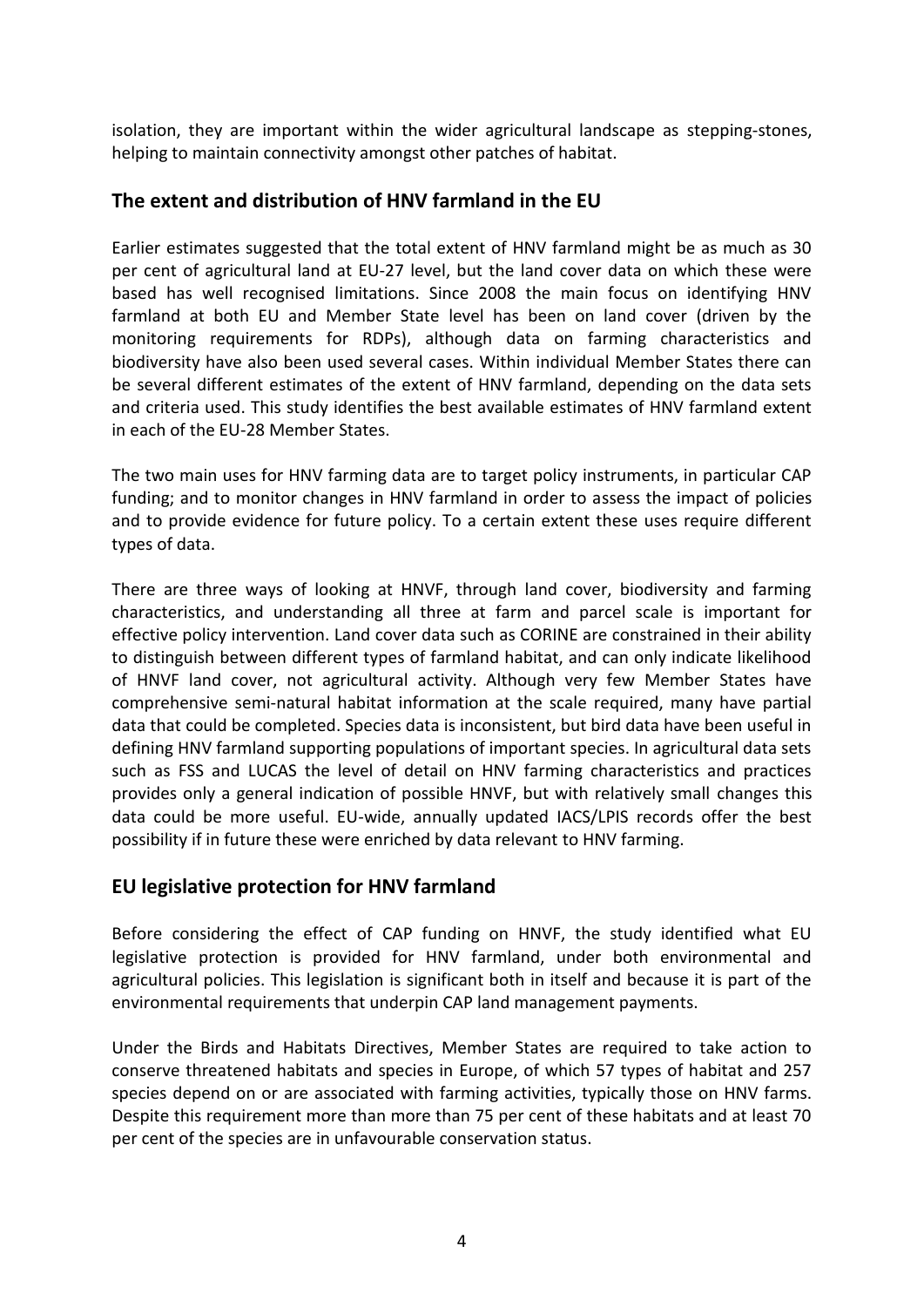Within most Natura 2000 areas, legally binding requirements and site management plans have only limited influence on farm management and the consequent effects on biodiversity. Some threatened habitats (and a large proportion of other HNVF land) lie outside Natura 2000 sites, where farmers' obligations to protect habitats and species of European importance are often poorly defined and EU legislation is weakly enforced. Thus, both within and outside Natura 2000 areas, pro-active conservation of these important farmland habitats relies largely on the voluntary action of farmers and the provision of funding and guidance through agri-environment or similar schemes.

CAP area-based farmland payments are conditional upon compliance with defined standards, including those for Good Agricultural and Environmental Condition (GAEC). The way in which Member States defined GAEC standards in 2007-13 has had a mixed impact on HNVF. Some Member States defined standards for minimum stocking densities that have helped to prevent under-utilisation, but many others required only the mechanical clearance of vegetation, thus risking a breakdown of the HNV farming system, deterioration of semi-natural habitats and loss of diversity in mosaic HNVF landscapes. Protection of terraces was potentially beneficial but often too costly for famers. Requirements for removal of 'unwanted' vegetation were helpful where applied sensitively, for example to remove invasive alien species or control excessive scrub invasion, but damaging when they required complete removal of non-herbaceous elements in HNVF habitats.

For 2015-20, the cross-compliance framework has been simplified. The effects on HNV farming will depend firstly on how Member States define standards for landscape features under the new GAEC framework; and secondly on how Member States choose to use the considerable flexibility available in the legislation when they define minimum agricultural activity on land eligible for CAP direct payments. The Commission's reluctance to allow this definition to include requirements for minimum livestock densities is a particular concern.

### **Influence of CAP payments on HNV farm incomes**

The inherently low productivity of HNV farmland and the typically labour-intensive farming practices on which the biodiversity depends put HNV farms at a disadvantage in competitive markets. This means that they are often very dependent on CAP support to maintain farm incomes. Current reporting of CAP direct payments and RDP expenditure at farm level does not distinguish between HNVF and other farmland, which makes it impossible to identify at EU or Member State level what proportion of the total CAP direct payments, agrienvironment and LFA compensation payments are going to HNV farms.

The case studies reveal that HNV farm incomes generally are lower than on other farms, and that CAP support is generally much lower than on other farms, particularly in regions where the historic SPS system is applied. In Italy a typical HNV farm manages twice as much land as a non-HNV farm but achieves only a quarter of the value added per hectare. Hill livestock farms in the United Kingdom rely on SPS and LFA payments to offset losses from their lowintensity HNV systems. For the farmers in remote, wet areas of North West Scotland who maintain important HNVF habitats by grazing suckler cows, the total of all their CAP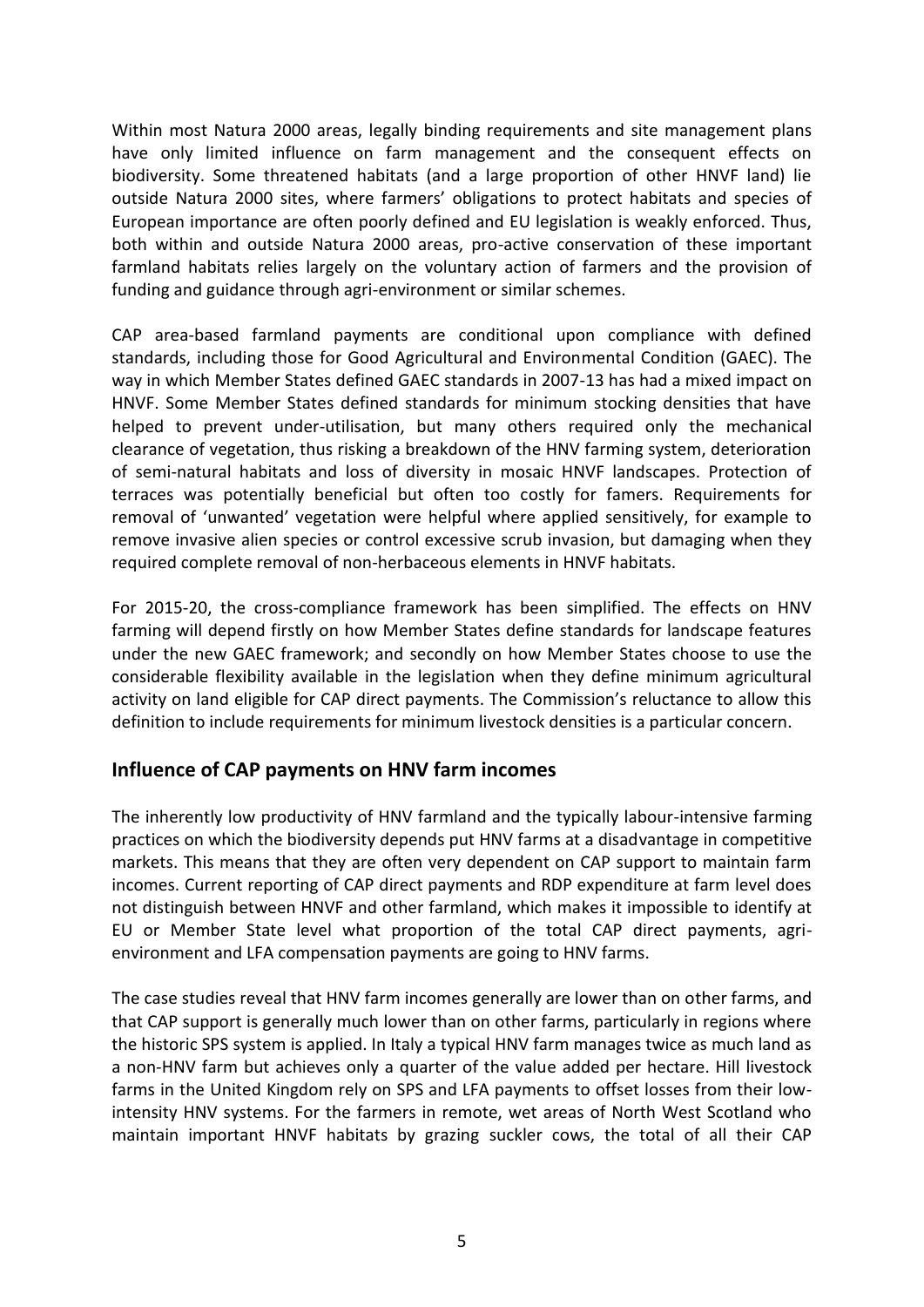payments (which are much lower on a per hectare basis than those in more productive regions of the country) is not even sufficient to offset the losses of HNV livestock farming.

Despite the evident significance of CAP support to HNV farm incomes, it is clear from this study that some HNV land of critical importance for biodiversity was partially or completely excluded from CAP support in 2007-13. In some Member States with large areas of land under HNV farming systems a significant proportion of HNV land and farmers do not receive CAP support payments. This includes land with threatened habitats dependent on agricultural management that are the focus of conservation measures under the Habitats Directive and which Member States have a duty to maintain in, or restore to, 'favourable conservation status'.

There are several reasons for these failures to provide CAP support, including HNV farmed land defined as 'non-agricultural' or 'ineligible'; insufficient allocation of SPS rights in relation to the area of land actually used by farmers; the presence of 'too many' trees and rocks in semi-natural pastures; and the small size of some HNV farms and parcels.

The CAP reform legislation offers Member States opportunities to revise their CAP eligibility criteria for semi-natural pastures, trees and landscape features, minimum farm and parcel sizes, and to allocate payment entitlements in a way that gives HNVF land and farmers much better access to CAP income support payments. It is unclear if and how Member States will choose to use these options, which could have consequential impacts on payments to other farmers and the workload of paying agencies. In some Member States there is an unwillingness to include within the new direct payments system land that was not receiving payments under the pre-2014 CAP, even if such land has been in farming use for many years.

### **Use of RDP and similar payments to support HNV farming**

Many Member States have specifically designed and targeted agri-environment schemes for the management HNVF semi-natural habitats, species and native breeds of livestock, but in some cases eligibility criteria and/or funding have limited the capacity of these schemes to reach all the HNV farmland that could benefit. Less focused agri-environment schemes may also benefit HNVF to some extent. In some Member States the coverage of HNV farming by beneficial agri-environment schemes is considerable while in others it is extremely limited, including some with a major HNVF resource, for example Spain. A few Member States make significant use of state aid to fill gaps in coverage of agri-environment payments and for habitat restoration.

The RDP measure that allows Member States to compensate farmers for legally binding restrictions in Natura 2000 area was used in some Member States, but by 2009 only five of those had achieved their planned targets, largely due to delays in setting legally defined requirements. More use could have been made of RDP non-productive investment support for restoration of HNVF habitats and landscape features.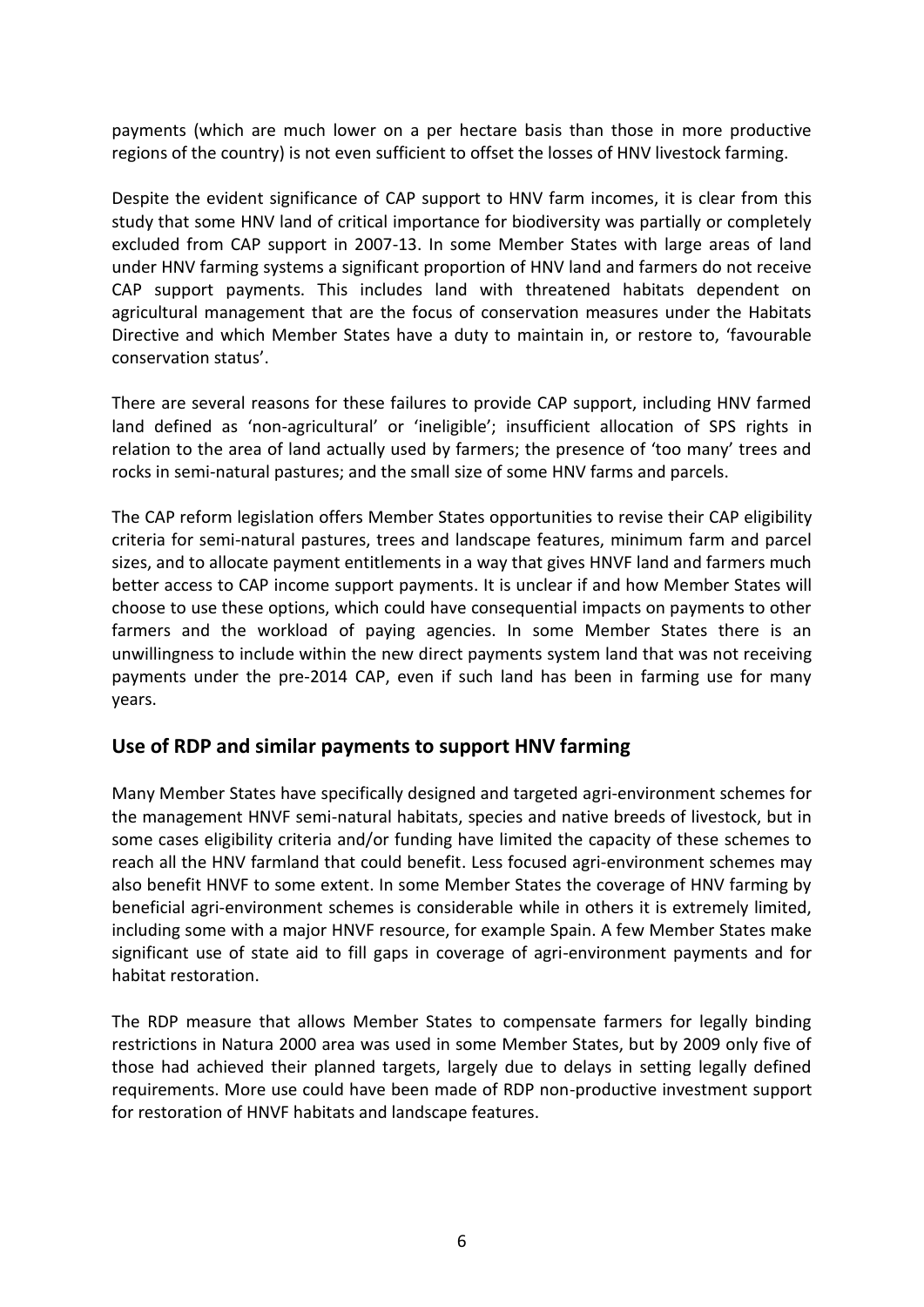LFA payments account for a significant share of many RDP budgets. These payments can contribute to HNV farm incomes but the levels of support and the coverage of farmers within the LFA varies greatly from one Member State to another. LFA payments are classed as one of environmental land management measures in Pillar 2 and can therefore require specific land management, but as currently implemented these payments rarely require or support HNV farming systems and practices, other than sometimes setting minimum grazing levels.

Few examples were found of other RDP measures used specifically to support HNV farming. It is unclear to what extent measures to support competitiveness of farming are available to and used by HNV farmers, or if there are safeguards to protect HNVF from damaging intensification.

# **Member States' experience of developing the CMEF HNV farming indicators**

As part of the monitoring and evaluation of the 2007-13 RDPs Member States are required to define an HNVF baseline indicator of 'utilised agricultural area of HNV farmland' and to report on RDP expenditure on HNVF land management and changes in HNV farmland. This has proved to be the most problematic CMEF indicator to implement. Defining the baseline HNVF indicator generated a great deal of work across the EU, most of it still incomplete. The HNVF result and impact indicator have not yet been used except in a very few cases.

Insufficient data on HNVF land cover, intensity of management and biodiversity, and a lack of regularly updated datasets required to monitor change have frustrated the attempts of those Member States who sought a comprehensive definition. Others initially defined a limited baseline indicator (area of Natura 2000 farmland in some cases) or focused just on semi-natural habitats or on data useful for targeting agri-environment payments.

Efforts to overcome the problems of finding adequate data sets to meet Commission guidelines on the baseline indicator have led some Member States to devise alternative approaches to monitoring HNVF. These include a new sample survey of HNV farmland in Germany, enhanced IACS/LPIS data in Portugal and Finland, a combined 'basket' of existing regional datasets and sample surveys of HNVF systems in Navarra (Spain) and a GIS-based approach in Estonia combining of fifteen different indicators at a scale of 1 x 1 km.

### **Estimating EU funding needed for HNV farming - a farm payments approach**

The need for more effective CAP support for HNVF is clear, but estimating the scale additional funding needs is problematic, given the scarcity of CAP monitoring data on current expenditure relevant to HNVF at EU-level. Instead, a more focused approach was taken for this study, examining available data on CAP expenditure from three Member States which have large areas of HNVF but very different farming and policy contexts, identifying gaps in current HNVF support and exploring how these might be filled.

In Aragón (Spain) there are between 2 million and 3 million hectares of HNVF land but estimates are problematic because of inconsistent databases and inadequate recording of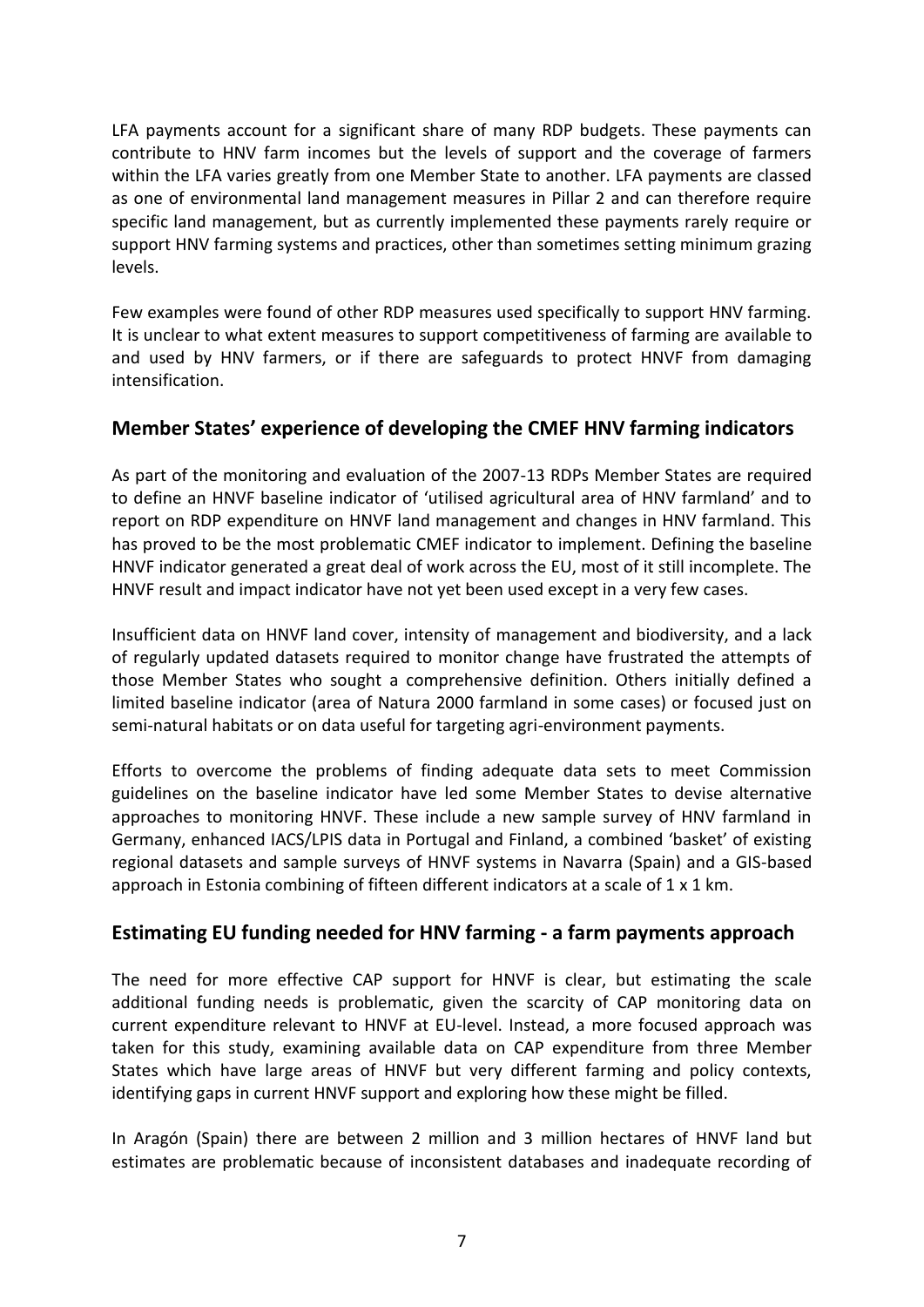farming activity in the case of rough grazing land. LFA payments are too small and thinly spread to support HNVF, and agri-environment schemes do not reach the vast majority of HNVF land (not even the majority of Natura 2000 grasslands and arable land). A five-fold increase in current LFA, agri-environment and Article 68 expenditure would be needed just to extend coverage of these schemes to all Natura 2000 farmland in the region. Alternatively, rebalancing current CAP support from both Pillars to offer a widely available package of HNVF specific support measures could reach more HNVF land with no increase in total CAP expenditure in the region (and reduced need for co-financing). Although there is limited scope for linking decoupled Pillar 1 payments to specific HNVF systems (other than through special measures such as Article 68) raising the level of direct payments for this HNV farmland would provide the income support element needed to accompany Pillar 2 payments targeted more specifically at HNVF land management.

In Scotland around three million hectares of semi-natural pastures are managed by lowintensity HNV livestock farming, but total SPS and LFA payments for this area fall short of offsetting farm business losses by €63 million a year. More damagingly, the current support structure provides a financial incentive for farmers to cut losses by reducing the scale of the most valuable HNVF systems. A more coherent package of CAP payments focused on HNVF land could be more effective for both farmers and biodiversity conservation, with only a modest increase in funding.

In Romania the current picture is more positive. Here HNVF is characterised by a very large number of small farms, and an ambitious agri-environment programme for HNV farming systems reaches more than one million hectares of HNV grassland, making up the largest share of the total CAP support at farm level. Flat rate SAPS and LFA payments create no disparity in CAP income support between HNVF and more intensively farmed land, in contrast to current SPS payments in Scotland and Spain.

# **Estimating EU funding needed for HNV farming – a habitat management approach**

The study used a second approach to estimating funding needs, looking at the scale of the additional funding required at EU-27 level to maintain and restore HNVF semi-natural habitats by 2020, in the face of expected pressures. This was based on the estimated extent of HNVF land, the reported conservation status of HNV farmland habitats and the payment rates for agri-environment and similar measures. The estimates cover HNVF natural and semi-natural grasslands and their associated landscape features, grazed heaths, moorland and tundra, grazed *maquis*, *phrygana* and other Mediterranean scrub (but not the large areas of wooded pastures in the Iberian peninsula, because conservation data were not available).

The additional cost is estimated to be between  $£130$  and  $£1,100$  million per annum to maintain existing HNVF habitats and restore 15 per cent of degraded areas, rising to between €730 million and €3,300 million if 100 per cent of the degraded habitats are restored by 2020. The large range is explained by the lack of precise data on the extent and level of degradation of HNVF habitats. The estimates are based on current unit costs of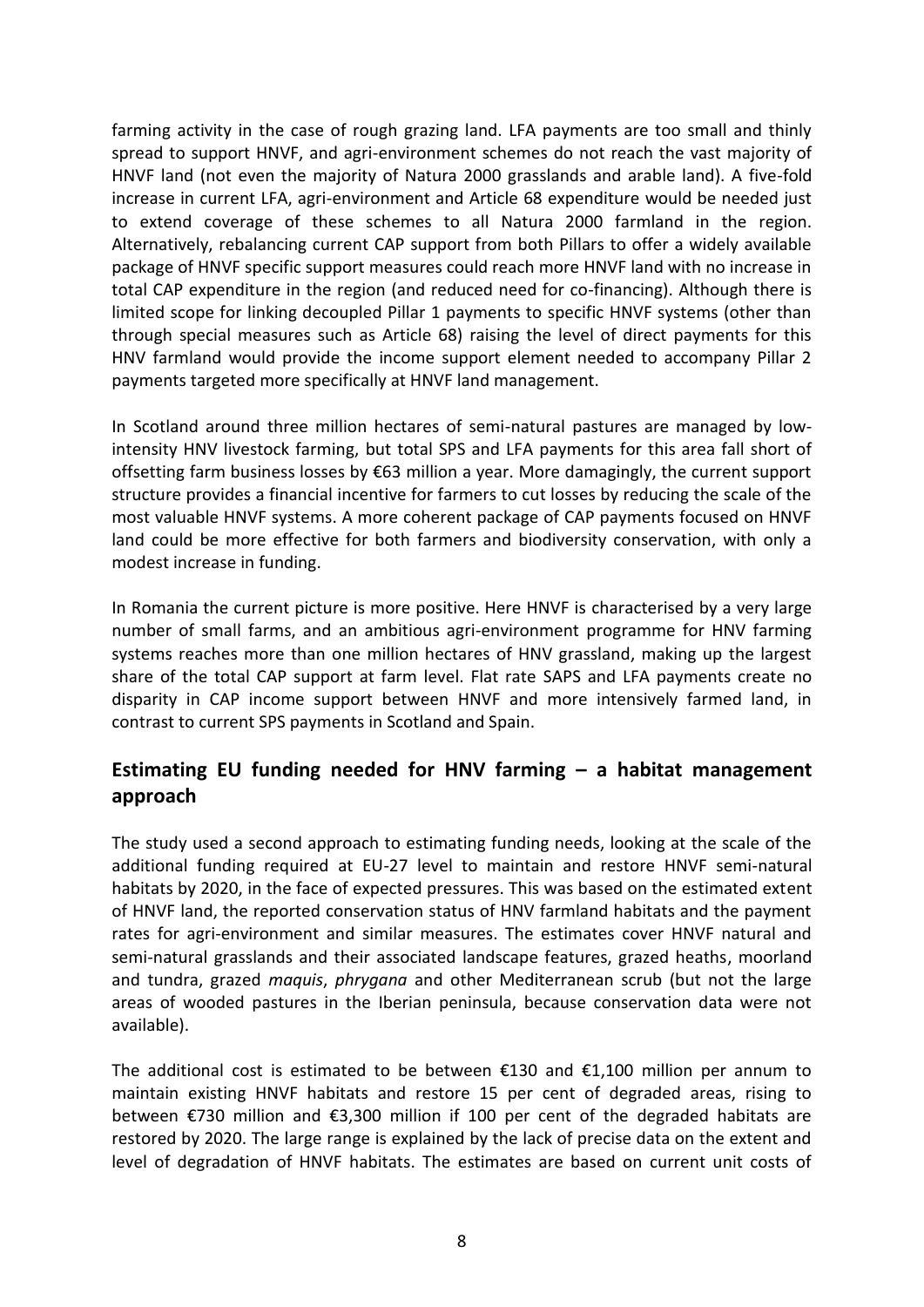habitat restoration but some areas would be much more costly to restore, to meet the 100 per cent target.

# **Meeting the challenge of supporting HNVF**

Active management of HNV farmland is critical to meet biodiversity targets but HNV farming is part of the overall agricultural sector and is widely distributed within rural areas, not just within protected areas. Therefore it is more readily supported through an agricultural incentive model of policy than a protected area/development control approach. This will require considerable adaptation and fine tuning of the current agricultural model, and now is a good time to embark on this given the decline in HNVF management (not just abandonment) and the declared aim of 'greening the CAP'.

The challenge facing Member States in 2014 is how best to use the reformed CAP support in a way that improves the economic viability of HNV farms without compromising their characteristic biodiversity value and locally adapted low-intensity farming systems. The study concludes with specific suggestions on how this could be done at Member State and regional level within the scope of the new CAP legislation.

HNV farmers must have access to CAP support from both Pillars of the CAP, but HNV farms are more sensitive to eligibility rules than other farms precisely because of their inherent character. Ensuring HNVF eligibility, particularly for direct payments, may require changing Member States' eligibility criteria for minimum farm or parcel size; widening their definition of agricultural land to cover traditional wooded pastures, fens, heathland and all other Annex 1 agricultural habitats and common pastures; recording all HNVF land and landscape features in LPIS/IACS (or using sensitively designed pro-rata calculations of eligibility); and allowing all farmland in active use to claim the new Pillar 1 payments, not just the farmland with SPS/SAPS rights under the old system.

Effective packages of CAP support for HNV farming require two components which work effectively when they come together 'at the farm gate'. Firstly, to ensure the survival of those farms still using whole or partial HNV farming systems will require a combination of direct payments linked to a minimum farming activity, environmentally coupled income payments and capacity building support specifically designed to counter the economic pressures to abandon or intensify characteristic low-intensity grazing and cropping or change the use of HNV farmland by afforesting it. Secondly, support will be needed for more widespread habitat and species management to maintain existing HNVF habitat, and habitat restoration work to restore degraded areas, thereby contributing to the EU and CBD target of restoring 15 per cent of degraded ecosystems.

Providing and targeting cost-effective HNVF support under the CAP requires better data on HNVF land and farms. EU agricultural data sets such as FSS, FADN and IACS/LPIS could be extended and improved to identify and record HNVF variables in a way that would make these data sets more useful in targeting, monitoring and evaluating the impact of CAP support for HNVF. At Member State or regional level, existing partial environmental data